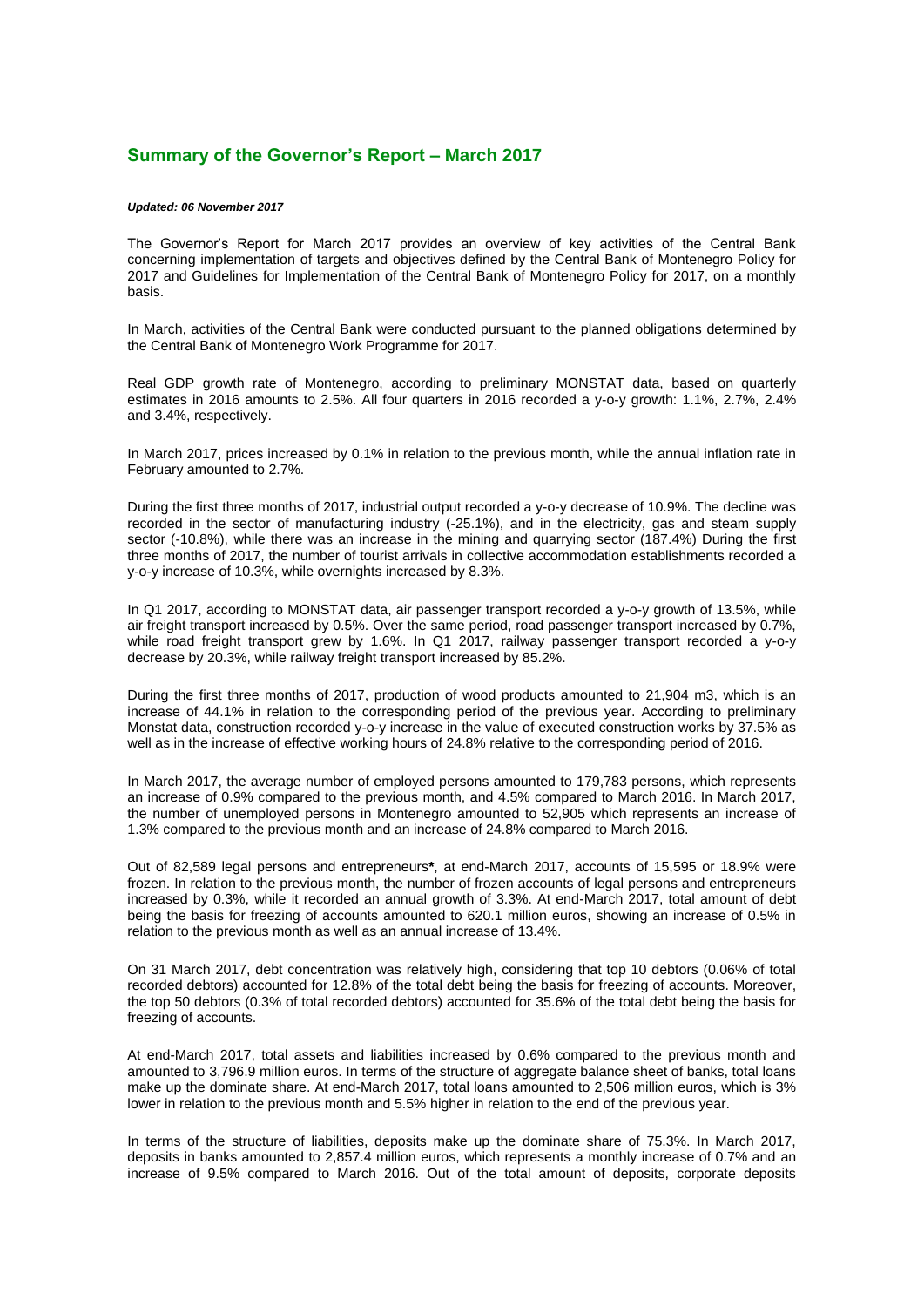accounted for 926 million euros or 32.4%. Household deposits accounted for 1,561.6 million euros or 54.6% of total deposits. Total capital of banks at end-March 2017 amounted to 496.4 million euros, which is a decrease of 0.4% in relation to the previous month, while there was an increase of 5.7% in relation to the corresponding period of the previous year.

In March, past due loans (without interests, and prepayments and accruals) amounted to 294.9 million euros, which is an increase of 10.6% in relation to the previous month, while they recorded a decrease of 19.7% in relation to March 2016. At end-March 2017, non-performing loans (without interests and prepayments and accruals) amounted to 248.2 million euros and accounted for 9.9% of total loans. In relation to the previous month, non-performing loans of banks decreased by 0.5%, while they recorded an annual decrease of 12.8%.

The weighted average lending effective interest rate (WALEIR) on total loans approved amounted to 7.21% at end-March 2017, which represents a monthly decrease of 0.09 percentage points, while in relation to end-March 2016 it recorded a decrease of 1.11 percentage points. The weighted average effective lending interest rate (WALEIR) on new loans amounted to 7.09% in March 2017, which represent a monthly increase of 0.21 percentage points, and a decrease of 0.95 percentage points in relation to March 2016. The weighted average effective deposit interest rate (WAEDIR) amounted to 0.89% at end-March 2017 which represents a monthly decrease of 0.02 percentage points, while it recorded a decline of 0.27 percentage points in relation to March 2016.

At end-March 2017, reserve requirement of banks amounted to 267.6 million euros, which represents a monthly decrease of 3.1 million euros or 1.2%, while in relation to the corresponding period of the previous year reserve requirements increased by 22.2 million euros or 9%. During March 2017, all banks allocated and maintained reserve requirements within prescribed limits. In the total allocated reserve requirement, 51.8% was allocated to the Central Bank's account in the country in the country, while 48.2% was in the reserve requirement account abroad.

In March 2017, the gross insurance premium amounted to 7 million euros. Non-life insurance premiums still accounted for the main share in its structure with 82.7%, while invoiced life insurance premiums accounted for the remaining 17.3%.

In March 2017, Montenegro Stock Exchange recorded turnover in the amount of 3.6 million euros through 748 transactions. The turnover was 62.2% lower in relation to the previous month. Market capitalisation, as at 31 March 2017 amounted to 2,910.6 million euros, thus recording a monthly decrease of 1.4%. The MONEX index, which amounted to 11,942.29 index points at end-March 2017, increased by 4.8% in relation to the end of the previous month, while investment fund index MONEXPIF amounted to 2,750.26 and recorded a monthly increase of 0.7%. The MNSE10 index amounted to 985.98 index points and increased by 1.7% in relation to the previous month.

In March 2017, according to the Ministry of Finance estimates, Montenegrin fiscal deficit amounted to 31.1 million euros or 0.8% of estimated annual GDP. Source revenues of the budget of Montenegro amounted to 135.3 million euros or 3.4% of estimated annual GDP, which represents an increase of 3.5% in relation to the plan for March. In relation to source revenues recorded in March 2016, there was an increase of 11.3%. Budget expenditures amounted to 166.4 million euros or 4.2% of GDP which is 1.4% more in relation to the plan for March 2017, and 7% more in relation to expenditures in March 2016.

According to the Ministry of Finance data, at the end of March 2017, the gross government debt of Montenegro amounted to 2,483 million euros or 63.2% of GDP. Out of that figure, domestic debt accounted for 481.3 million euros or 12.3% of GDP, while external debt accounted for 2,001.7 million euros or 50.9% of GDP.

With a view to fostering and maintaining a sound banking system, the condition of the banking sector in Montenegro was subject to ongoing monitoring and analysis. International reserves management was performed based on the principles of liquidity and security. The activities regarding the Central Bank's role as a fiscal agent were performed successfully. RTGS and DNS systems availability amounted to 100% in March.

In March, the Central Bank carried out significant activities aimed at meeting obligations on the road towards Montenegro's accession to the EU. The Ministry of Finance was submitted the Action Plan for the harmonisation with the acquis in the area of chapter 17 - Economic and monetary policy, for further procedure and to be discussed at session of the Government of Montenegro. As part of the Economic Reform Programme (ERP 2017–2019), the CBCG submitted the requested data on investments in Montenegro, for the period 2011–2016. As part of the planned Twinning IPA 2014 project, titled "Support to